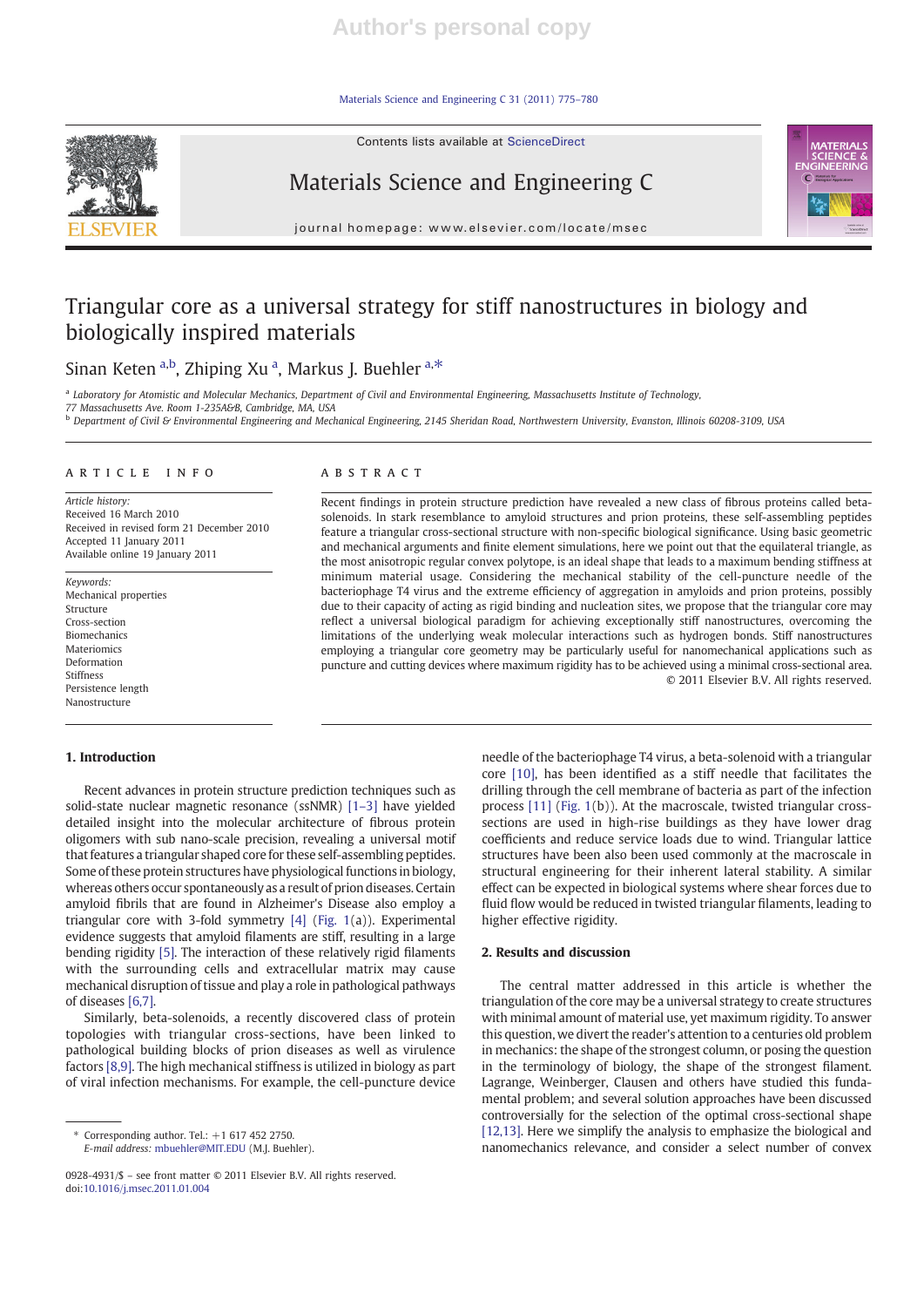776 S. Keten et al. / Materials Science and Engineering C 31 (2011) 775–780



Fig. 1. Triangular core of amyloids and beta-solenoids. The figure illustrates the cross-sectional properties of triangular peptide nanostructures discussed here. Side-chain atoms occupying the core are not shown in the simple cartoon representation. An equilateral triangle has been proposed as the cross-sectional shape of the 3-cross structure of certain amyloids in Alzheimer's Disease (a). Cell-puncture device needle of bacteriophage T4 virus (b) is triple beta-helix with an equilateral triangle as the cross section. For the amyloids, each side is approximately 7 nm in length, whereas the cell-puncture device needle is much smaller, with a side length of approximately 2.5 nm. Panel (c) illustrates triangular and circular cross-sections of identical area. Axes indicated could be used to calculate second moment of area, which is defined for instance for the x-axis as Ixx $=\int x^2dA$  (similarly, for the y-axis I<sub>yy</sub> = ∫y<sup>2</sup>dA). Due to the symmetry of the structures, I is the same along any axis passing through the centroid, but larger for the triangle than for the circle. Comparing the shaded areas that lie outside the shared region, one can easily see that the triangular cross section places more area away from the centroid, thereby dramatically increasing I for the same amount of material. We observe that approximately 21% increase in bending rigidity can be achieved by triangulation. Panel (a, left) modified from Paravustu et al., PNAS, 2008 [4], copyright © 2008 National Academy of Sciences, USA.

cross-sections observed in biological and engineering structures. We build on the previous theoretical derivations to put the results into the context of experimental techniques available to study filaments at the nano-scale. In particular, we discuss the variation of bending rigidity and shear effects as a function of length and their influence on experimental measurements. We conclude the discussion by considering a variety of relevant triangular cross-sections in biological protein materials and emphasize the suitability of this shape for creating stiff, stable nanostructures that could efficiently perform biomechanical functions.

The bending rigidity of a filament is linked to geometrical features of its cross-section such as the second moment of area  $(I)$  and the crosssectional area (A). For a filament of given cross sectional area A, and length L, the ability to resist bending due to thermal or mechanical forces is directly proportional to  $EI$ , where  $E$  denotes elastic modulus of the material obtained by measuring the relationship between force and elongation in a tensile stretching test. For a given filament length and material properties (i.e., elastic modulus, E), the radius of gyration defined as  $r_G = \sqrt{I_{min}/A}$ , provides a measure of a cross-section's

capacity to resist bending, where  $I_{\text{min}}$  denotes the smallest second moment of area along any axis passing through the centroid of the crosssection. This axis is the weakest axis along which bending or buckling of the structure would be easier under ambient forces. As such, the parameter  $r_G$  is commonly used in structural mechanics as a key parameter for quantifying the failure strength of columns in buildings. Similarly,  $r_G$  is also used in polymer science to quantify the flexibility of a macromolecule, and is linked to the persistence length, representing the length beyond which direction vectors of a filament are uncorrelated. Persistence length is directly correlated to bending rigidity as  $\xi_p = \frac{EI}{k_B T}$ . Persistence lengths of different classes of biological filaments are given in Table 1. We note that while the scatter is large, an intriguing observation is that biological structures with triangular cross-sections (e.g. beta-helices) tend to have relatively higher persistence lengths than structures with comparable diameter (e.g. tropocollagen or intermediate filaments), providing evidence for the mechanical efficiency of these structures. This is directly visualized in Fig. 2, which shows a plot of persistence length over filament diameter.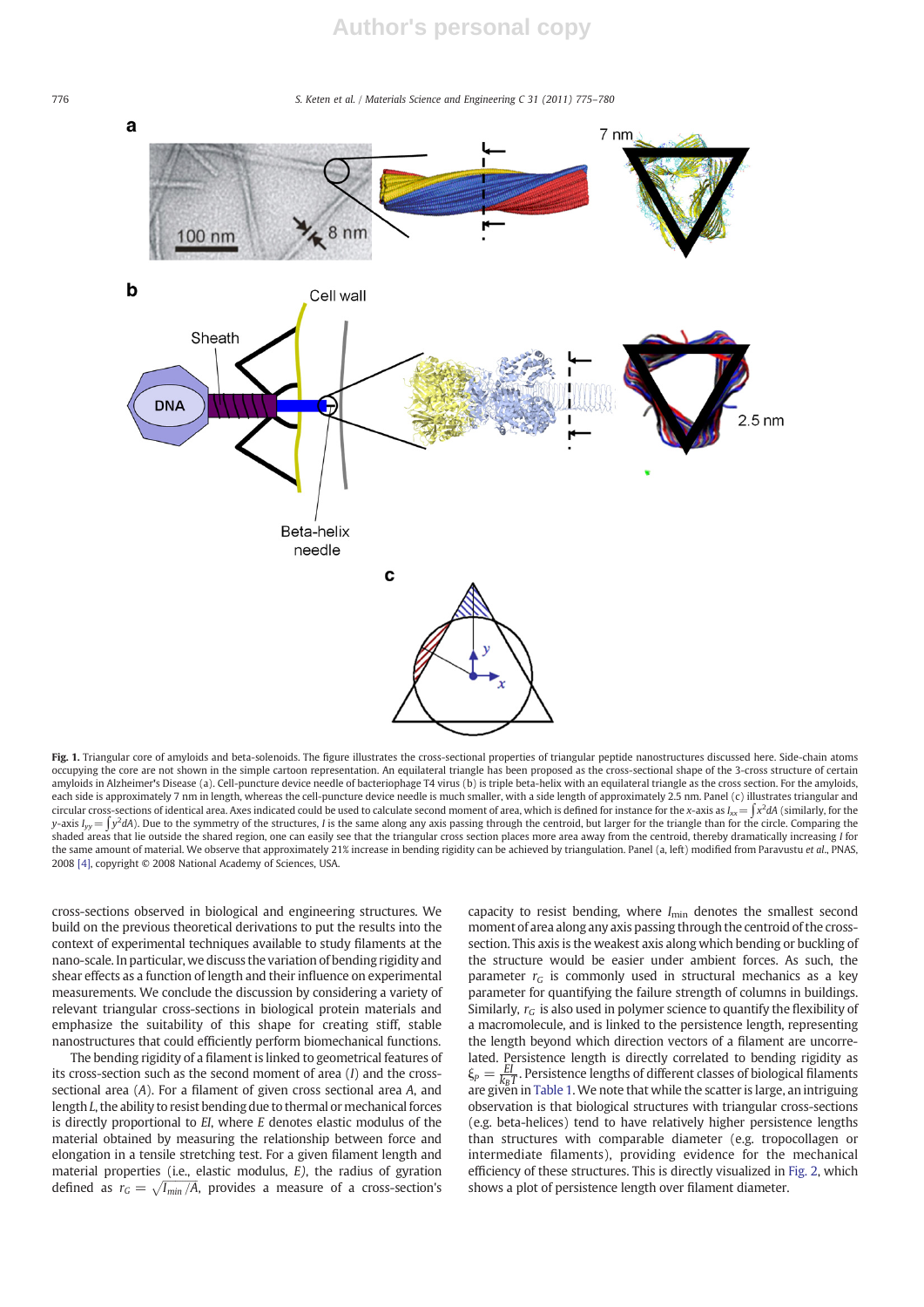#### S. Keten et al. / Materials Science and Engineering C 31 (2011) 775–780 777

| Table 1                                                                                    |
|--------------------------------------------------------------------------------------------|
| Diameter (d) and persistence length ( $\xi_P$ ) values for single biological molecules and |
| biomolecular assemblies.                                                                   |

| Biological molecule            | $d$ (nm) | $\xi_P$ (nm)        | Ref.     |
|--------------------------------|----------|---------------------|----------|
| Polypeptide chain              | 0.5      | 0.4                 | [20, 21] |
| Tropocollagen                  | 2        | $11 - 16$           | [22, 23] |
| Actin filament                 | $6 - 8$  | 3000-17,000         | [24, 25] |
| Intermediate filament          | 10       | 1000-3000           | $[25]$   |
| Single beta-helix <sup>a</sup> | 3        | $900 - 1400$        | [26]     |
| Triple beta-helix <sup>a</sup> | 3        | 800-14,000          | [11]     |
| Amyloid <sup>a,b</sup>         | $4 - 7$  | 6.000-50.000        | [18, 27] |
| Microtubule                    | 25       | 1.000.000-8.000.000 | [24]     |

<sup>a</sup> Triangular cross-section.

<sup>b</sup> Not all amyloid filaments feature a triangular cross-section.

The second moment of area, I around an axis is defined as  $I_{xx}$   $\!=$   $\int$ x $^2$ dA. For the equilateral triangle, second moment of area is the same for all axes passing through the centroid and is given as [14]:

$$
I_{xx} = I_{yy} = \frac{bh^3}{36} = \frac{hb^3}{48}.
$$
\n(1)

In this case, the minimum second moment of area is given as:

$$
I_{\min}^{\Delta} = \frac{\sqrt{3}b^4}{96} \tag{2}
$$

where b denotes the length of a side. For a circle, second moment of area is again the same for all axes passing through the centroid and is given as [14]:

$$
I_{xx} = I_{yy} = \frac{\pi r^4}{4} \tag{3}
$$

Considering an area (and for constant length, volume) equality, one can evaluate the minimum moment of area of a circle as:

$$
I_{\min}^0 = \frac{3b^4}{64\pi} \tag{4}
$$

One can then compute the ratio  $I_{\min}^{\Delta}/I_{\min}^{\Omega}$  to compare which section for given cross-sectional area, A, yields higher minimum second moment of inertia. In this case, we observe that the triangle beats the



Fig. 2. Plot of persistence length  $(\xi_P)$  over diameter (d) for single biological molecules and biomolecular assemblies. The analysis provides some evidence that biological structures with triangular cross-sections (marked with \*) tend to have relatively higher persistence lengths than structures with comparable diameter (e.g. tropocollagen or intermediate filaments), providing evidence for the mechanical efficiency of these structures. Plot based on the data shown in Table 1.

circle by 21%. In typical Euler buckling formula for columns, failure load is directly related to  $I_{\text{min}}$  such that:

$$
P_{cr} \sim I_{min} / A \sim r_G \tag{5}
$$

where  $r_G$  is the radius of gyration. Hence by maximizing  $I_{\text{min}}$ , a triangular column makes use of material in a better fashion to yield stiffer structures. The argument is also valid for overall bending rigidity, leading to more persistent fibers. One can also show that the same reasoning applies for hollow sections provided that the wall thickness is large enough to prevent shell buckling.

The cross sections of circle or regular convex polytopes discussed above, such as equilateral triangle, square and hexagon, have the advantage that the rigidities for bending in different planes containing the axis are the same. For other shapes like rectangle with disparate length and width, the bending resistance is then limited by the mode with lower rigidity.

Based on continuum analysis, we also point out that filaments with an equilateral triangle as the cross-section have the greatest radius of gyration (see also Materials and Methods) than any other convex cross-sectional shape for a constant cross-sectional area, including a circle. The advantage of the triangle that leads to 21% higher rigidity is its capability of distributing material further from the principal axes, away from the center, to provide a more efficient resistance to bending. Fig. 1(c) illustrates this concept by highlighting difference in the cross-sectional distribution of a triangle and a circle with equal areas.

Having illustrated the basic underlying physics of the superior performance of a triangle, we extend this analysis by studying the length-dependent bending properties of biological filaments. The motivation here is to understand the influence of length on the effective rigidity of filaments that have cross-sectional shapes. Here we consider five cross-sections, triangle, square, hexagon, circle and triangle with rounded corners (considering that the corresponding biological structures with a sharp corner would have too high potential energy), all with equal area. We note that estimating the exact continuum equivalent corner radius from experimental data is quite challenging due to the discontinuous nature of the corners in amyloids, and the flexible, bulged nature of these sections in beta-helices. Therefore, we use a straight edges and circular corners with continuous tangents for developing the rounded triangle geometry. We find that a rounded corner with a finite radius of curvature lowers the bending moment of inertia due to the loss of anisotropy. The radius of curvature of the corner increases from zero in the triangle case to a finite value, for which the maximum value for a given cross-sectional area constitutes the circle scenario.

Fig. 3(a) shows the structures investigated in this study. For long filaments, pure bending equations of an Euler–Bernoulli beam are used commonly to extract mechanical properties such as Young's modulus from force-spectroscopy experiments, which test finite length filaments in bending. Our goal here is to investigate the length at which the simple Euler–Bernoulli formulation breaks down and instead the Timoshenko beam formula, which considers shear and rotation effects, needs to be used for each cross-section. Fig. 3(b) illustrates this concept; as the length of the filaments is reduced, shear effects become more important and the bending rigidity  $D_B=EI$  that would be computed using pure bending assumption deviates from the actual bending rigidity of the filament, D. The critical length scale at which this transition occurs is around 25 nm for structures with an effective diameter of 1 nm and Poisson's ratio of  $v= 0.33$ . Noting that biomolecular structures are typically highly anisotropic and can have effective Poisson's ratios greater than 1 at low shear modulus  $G=E/2(1+v)$  values, we anticipate that this length scale can be larger for some biological structures. Indeed, this is supported by recent experimental studies on microtubules, which showed significant contributions from shear deformation [15]. Further, the triangle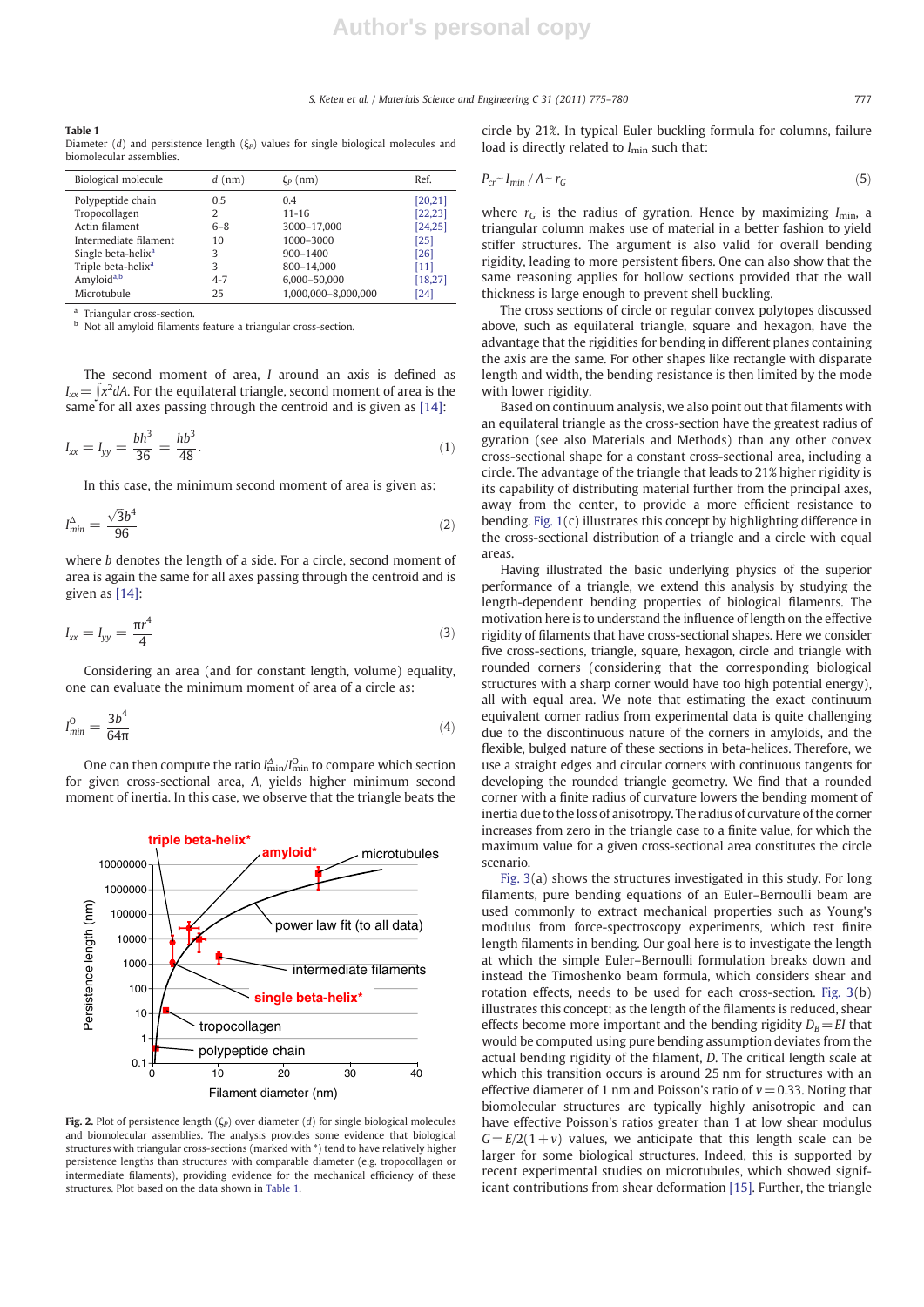778 S. Keten et al. / Materials Science and Engineering C 31 (2011) 775–780



Fig. 3. Mechanical rigidity of filaments with various cross-sectional geometries. Panel (a) illustrates the shapes studied in this paper. Panel (b) shows the moment of inertia of various cross-sections, with triangle providing 21% higher rigidity than a circle with the same area. The moment of inertia I is in quartic length units. Panel (c) shows results from finite element simulations, where the effect of shear is quantified as the system length is varied. When the length is smaller than a critical transition value, shear contribution to deformation is very important, hence the bending rigidity D of the system observed from experiments can be different from the actual. As the length of the filament is increased, the results converge to Euler-Bernoulli behavior ( $D=D_B$ ). The inset shows relative values of  $D/D_B$  at fibril length  $L=6.84$  nm.

has the highest anisotropy in the cross sections we discussed. This implies that triangle will have the most significant effect of shear contribution and therefore the largest critical length scale below which these effects should be considered, as shown in the inset of Fig. 3(c). Fig. 4 shows results of a finite element analysis of the geometry with the ideal cross-section, where panel (a) illustrates the loading condition, where a cantilever with a constant load at the free end is considered. Fig. 4(b) shows the shear strains in the structure for different lengths, illustrating the transition from shear governed mechanics to bending governed deformation.

#### 3. Discussion and conclusion

The analysis presented here applies continuum modeling to assess the bending rigidity of common cross-sectional shapes found in



Fig. 4. Finite element analysis of the geometry with the ideal cross-section. Panel (a) illustrates the loading condition, where a cantilever with a constant load at the free end is considered. Panel (b) shows the shear strains in the structure for different lengths, illustrating the transition from shear governed mechanics to bending governed deformation.

biological filaments. These findings are scale-independent and universal since they are purely geometrical, and can in principle be significant at all length-scales, including nanostructures. The twisted triangular core of the cell-puncture needle, as well as amyloid filaments and many other fibrous protein topologies [16] may suggest that this concept also emerges as a design principle in biology, be it as a result of spontaneous aggregation as in amyloids, or as part of an evolutionary strategy as in the case of T4 virus. An investigation of the mechanical properties of these biological nanofibers merits further studies that focus on the universal geometric features of these structures and their link to their mechanical properties. Atomistic simulations can shed light on further mechanisms that arise at the nanoscale. For instance, surface effects, hydrophobic interactions and defect-free H-bond networks can contribute further to mechanical properties and failure phenomena in biological systems. Similarly, rigidity of larger structures and biological assemblies will depend on defects and inhomogeneities that govern the behavior beyond the micrometer scale. Ideas that build on the basic geometrical principles presented in this study, in conjunction with multi-scale modeling approaches, could facilitate efficient designs inspired from biology, providing a merger of materials and structures that lead to superior mechanical properties such as exceptional rigidity and strength [17].

#### 4. Materials and methods

#### 4.1. Comparison of circle and triangle as ideal cross-sections

Here we describe the basic underlying theoretical principles underlying the projection that triangle is an ideal shape for achieving higher stiffness for a material of given length and area (constant volume). In this simplified proof, the variation of the cross-section (i.e., tapering), twist and other effects are neglected, and only comparison with a circle is given.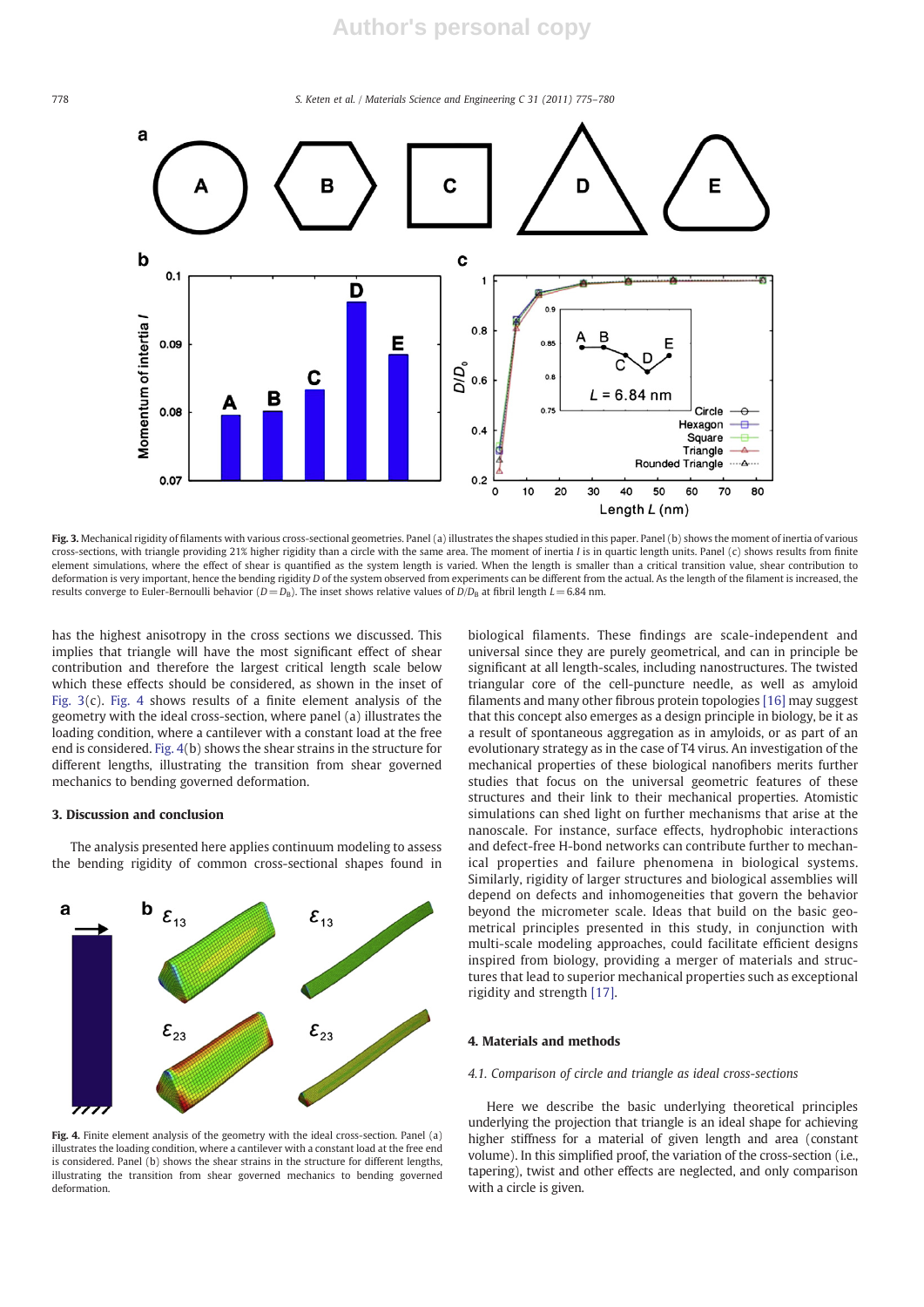#### S. Keten et al. / Materials Science and Engineering C 31 (2011) 775–780 779

We begin with an area equality criterion that gives corresponding dimensions for circle and triangle:

$$
\pi r^2 \equiv \frac{bh}{2} \tag{6}
$$

where  $b$ ,  $h$  denote the base and height of the equilateral triangle, and  $r$ is the radius of the circle with equivalent area. For an equilateral triangle,

$$
h = \frac{\sqrt{3}b}{2} \tag{7}
$$

and therefore the equivalence in Eq. (6) becomes :

$$
r^2 = \frac{\sqrt{3}b^2}{4\pi} \tag{8}
$$

The second moment of area, I around an axis is defined as  $I_{xx}$   $\!=$   $\int$ x $^2$ dA. For the equilateral triangle, second moment of area is the same for all axes passing through the centroid and is given as [14]:

$$
I_{xx} = I_{yy} = \frac{bh^3}{36} = \frac{hb^3}{48}.
$$
\n(9)

In this case, the minimum second moment of area is given as:

$$
I_{min}^{\Delta} = \frac{\sqrt{3}b^4}{96} \tag{10}
$$

where b denotes the length of a side. For a circle, second moment of area is again the same for all axes passing through the centroid and is given as [14]:

$$
I_{xx} = I_{yy} = \frac{\pi r^4}{4}
$$
 (11)

Recalling Eq. (8), the area (and for constant length, volume) equality, one can evaluate the minimum moment of area as :

$$
I_{\min}^0 = \frac{3b^4}{64\pi} \tag{12}
$$

One can then compute the ratio  $I_{\rm min}^{\Delta}/I_{\rm min}^{\rm O}$  to compare which section for given cross-sectional area, A, yields higher minimum second moment of inertia. In this case, we observe that the triangle beats the circle by 21%. In typical Euler buckling formula for columns, failure load is directly related to  $I_{\text{min}}$  such that:

$$
P_{cr} \sim I_{min} / A \sim \rho^2 \tag{13}
$$

where  $\rho = \sqrt{\frac{I_{min}}{A}}$  $\sqrt{\frac{I_{min}}{A}}$  is the radius of gyration. Hence by maximizing  $I_{min}$ , a triangular column makes use of material in a better fashion to yield stiffer structures. The argument is also valid for overall bending rigidity, leading to more persistent fibers. One can also show that the same reasoning applies for hollow sections provided that the wall thickness is large enough to prevent shell buckling.

#### 4.2. Finite element simulations

Finite element analysis is carried out using three-dimensional element C3D8. The material is isotropic with Young's modulus E and Poisson's ratio  $\nu = 1/3$ . The Poisson's ratio from previous studies on biological materials has shown that it exceeds 1, which violates thermodynamics constraint on the isotropic elastic constants, and thus a value of 1/3 is used here. As a result, the elastic properties of the material is determined by a single parameter E. For simplicity, we use  $E=1$  in the simulation and the amplitude of stress, if needed, could be obtained by renormalization according to the physical Young's modulus (values for E from atomistic simulation could be taken, e.g.  $\approx$  18 GPa as recently reported for amyloid fibrils [18]). For the same reason, the mass density of the material and its length scale are also scaled.

For beams with cross sections shown in Fig. 3, a first-order eigenmode analysis is performed with free-end boundary conditions. The effective bending rigidity *D* is obtained from simulations, where the vibrational frequency is given as:

$$
w = k^2 \sqrt{\frac{D}{\rho A}}, \ k = \frac{C_1}{L}, \tag{14}
$$

and the effective bending rigidity is

$$
D(L) = \rho A w^2 / k^4. \tag{15}
$$

Here L is the length of the beam,  $\rho$  is the mass density, and numeric constant  $C_1$  = 4.73. Euler–Bernoulli beam model fails when the aspect ratio is low, thus from Eq. 15 we know that for beams that are sufficiently long,  $D=D_B$  and is constant. For short beams,  $D=D(L)$ calculated from Eq. (15) will depend on the fibril length because of the shear and rotation contributions [19]. In these cases, the Timoshenko beam model is applied.

#### Acknowledgements

This work was supported by the Office of Naval Research (N00014- 08-1-00844), with additional support from the Air Force Office of Scientific Research, Army Research Office, DARPA, MITEI and the National Science Foundation.

#### References

- [1] A.T. Petkova, Y. Ishii, J.J. Balbach, O.N. Anzutkin, R.D. Leapman, F. Delaglio, R. Tycko, Proceedings of the National Academy of Sciences of the United States of America 99 (2002) 16742–16747.
- [2] C.P. Jaroniec, C.E. MacPhee, N.S. Astrof, C.M. Dobson, R.G. Griffin, Proceedings of the National Academy of Sciences of the United States of America 99 (2004) 16748–16753.
- [3] A. Paravastu, R.D. Leapman, W.-M. Yau, R. Tycko, Proceedings of the National Academy of Sciences of the United States of America 105 (2008) 18349–18354. [4] A.K. Paravastu, R.D. Leapman, W.M. Yau, R. Tycko, Proceedings of the National
- Academy of Sciences of the United States of America 105 (2008) 18349–18354. [5] T.P. Knowles, A.W. Fitzpatrick, S. Meehan, H.R. Mott, M. Vendruscolo, C.M. Dobson,
- M.E. Welland, Science 318 (2007) 1900–1903.
- [6] K.B. Shah, Y. Inoue, M.R. Mehra, Archives of Internal Medicine 166 (2006) 1805–1813.
- [7] M.J. Buehler, Y.C. Yung, Nature Materials 8 (2009) 175–188.
- A. Kajava, J. Squire, D. Parry, Fibrous Proteins: Amyloids, Prions and Beta Proteins 73 (2006)  $1 - \frac{1}{1}$
- [9] C. Wasmer, A. Lange, H. Van Melckebeke, A. Siemer, R. Riek, B. Meier, Science 319 (2008) 1523–1526. [10] S. Kanamaru, P.G. Leiman, V.A. Kostyuchenko, P.R. Chipman, V.V. Mesyanzhinov, F.
- Arisaka, M.G. Rossmann, Nature 415 (2002) 553–557.
- [11] S. Keten, J. Rodriguez Alvarado, S. Müftü, M. Buehler, Cellular and Molecular Bioengineering 2 (2009) 66–74.
- [12] X.D. Li, P. Nardi, C.W. Baek, J.M. Kim, Y.K. Kim, Journal of Micromechanics and Microengineering 15 (2005) 551–556.
- [13] J. Keller, Archive for Rational Mechanics and Analysis 5 (1960) 275–285.
- [14] J.M. Gere, Mechanics of materials, Brooks/Cole, Belmont, Calif., 2004, p. 940.
- [15] F. Pampaloni, G. Lattanzi, A. Jonas, T. Surrey, E. Frey, E.L. Florin, Proceedings of the National Academy of Sciences of the United States of America 103 (2006) 10248–10253.
- [16] M. Upmanyu, H.L. Wang, H.Y. Liang, R. Mahajan, Journal of the Royal Society, Interface 5 (2008) 303–310.
- [17] H.D. Espinosa, J.E. Rim, F. Barthelat, M.J. Buehler, Progress in Materials Science 54 (2009) 1059–1100.
- [18] R. Paparcone, S. Keten, M.J. Buehler, Journal of Biomechanics 43 (2010) 1196–1201. [19] W.J. Weaver, S.P. Timoshenko, D.H. Young, Vibration Problems in Engineering, Wiley-Interscience, Hoboken, NJ, 2001.
- [20] M. Rief, M. Gautel, F. Oesterhelt, J.M. Fernandez, H.E. Gaub, Science 276 (1997) 1109–1112.
- [21] E. Oroudjev, J. Soares, S. Arcidiacono, J.B. Thompson, S.A. Fossey, H.G. Hansma, Proceedings of the National Academy of Sciences of the United States of America 99 (2002) 6460–6465.